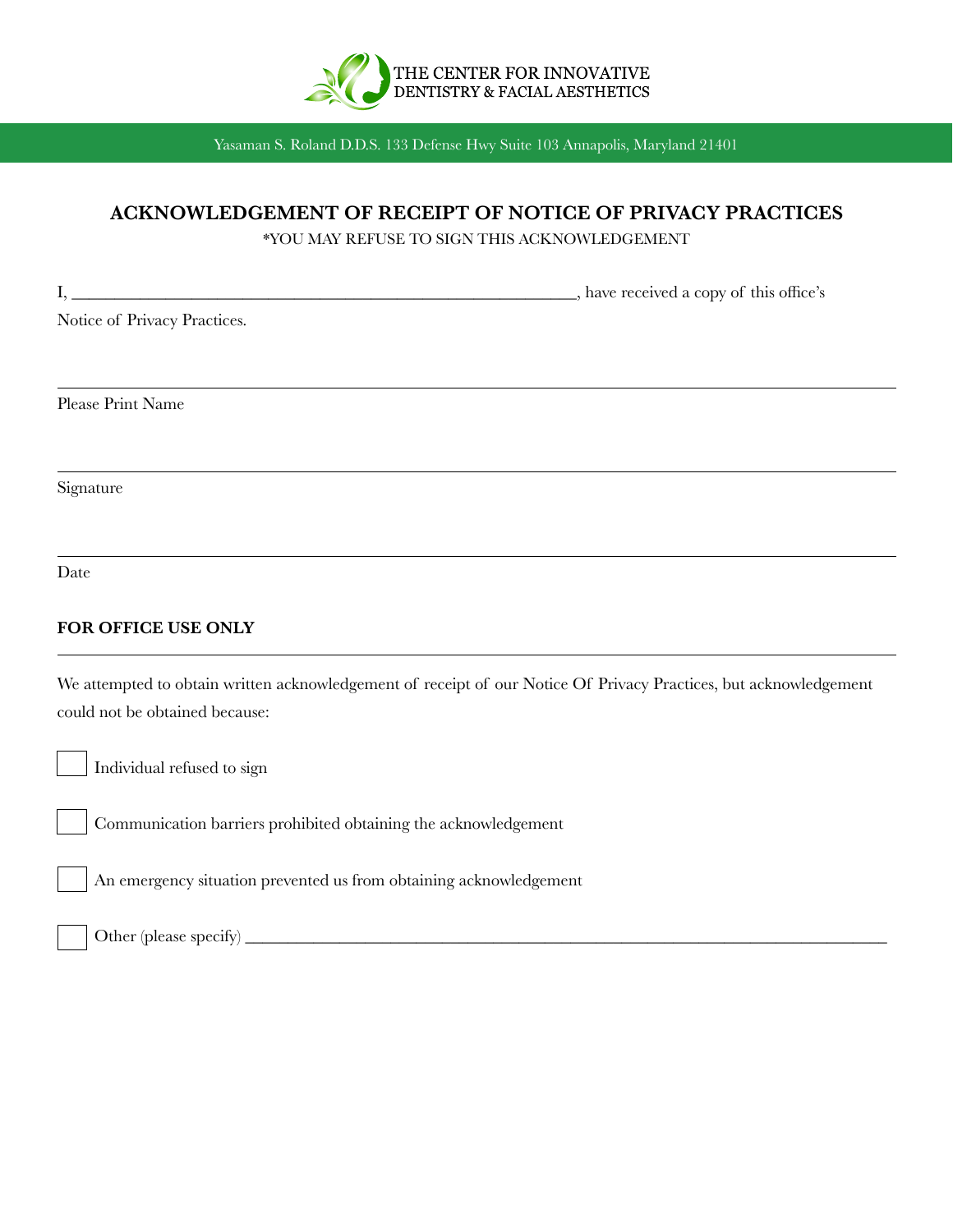

# **PERMISSION TO TAKE PHOTOGRAPHS AND DIGITAL IMAGES (X-RAYS)**

Patient Name

I hereby authorize Dr. Yasaman Roland to take photographs and digital images (x-rays) of my face, jaws and the hard and soft tissues of my mouth.

I understand that these photographs and digital images (x-rays) will be part of my permanent dental records.

I also understand that these photographs and digital images (x-rays) may be used for educational purposes in lectures, demonstrations, and professional publications and I hereby authorize said use.

Patient Signature Date

Parent or Guardian Signature Date

Staff Member / Date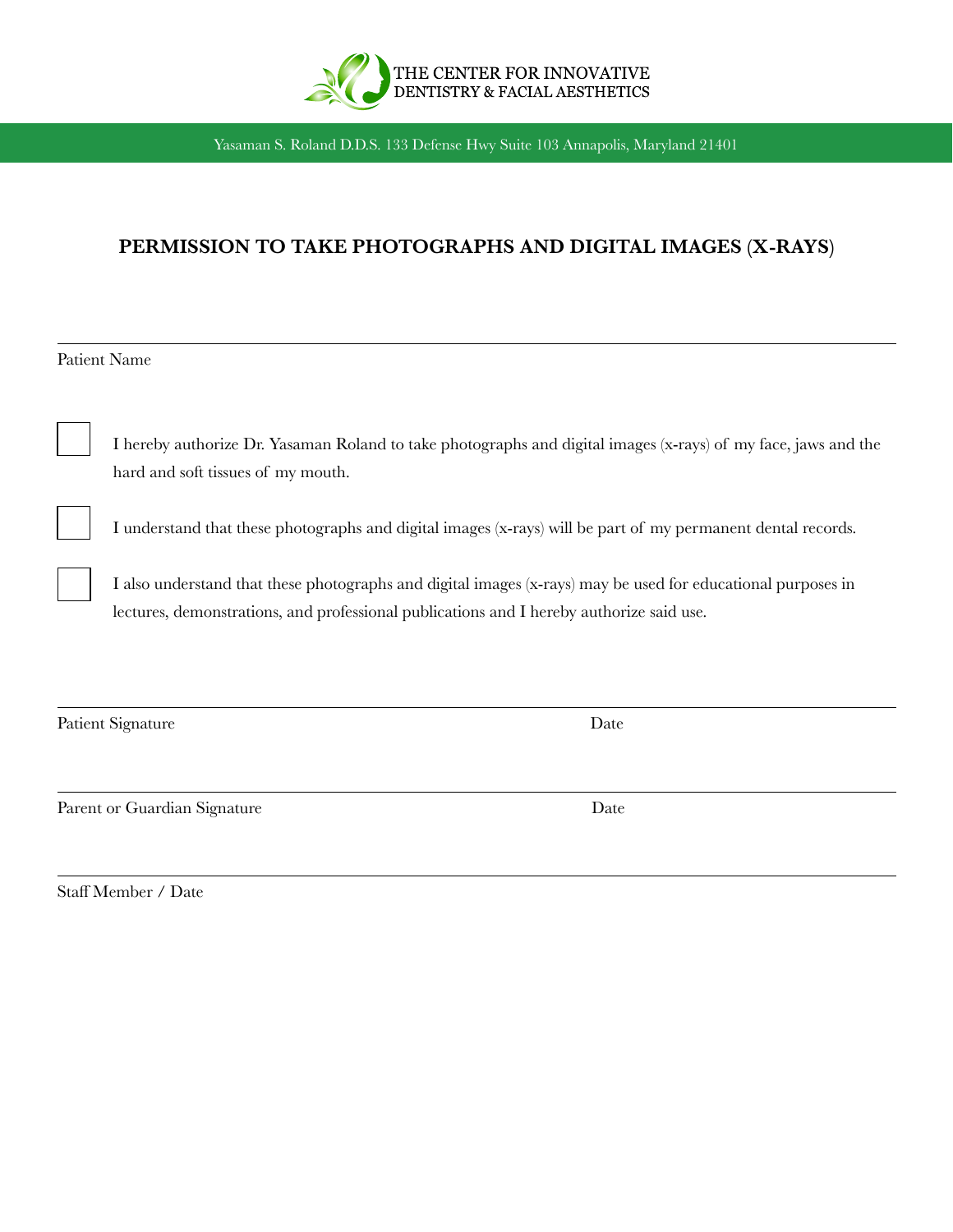

# **DENTAL HISTORY**

| Patient Name                                                     |                                                                                          |     |                                                                                                                                           |  |
|------------------------------------------------------------------|------------------------------------------------------------------------------------------|-----|-------------------------------------------------------------------------------------------------------------------------------------------|--|
| Y/N                                                              |                                                                                          | Y/N |                                                                                                                                           |  |
|                                                                  | Do your gums bleed when brushing?                                                        |     | Do you frequently snack on sweets on chew<br>gum?                                                                                         |  |
|                                                                  | Are your teeth sensitive to? Heat Cold Sweets<br><b>Biting Pressure</b>                  |     | Do any of your fillings show in your front teeth?                                                                                         |  |
|                                                                  | Do you avoid any part of your mouth when<br>brushing?                                    |     | Do you have a concern about fear on<br>discomfort?                                                                                        |  |
|                                                                  | Does food constantly get stuck between certain<br>teeth in your mouth?                   |     | Do any of your fillings show when you smile?                                                                                              |  |
|                                                                  | Have you been instructed regarding propex<br>oral hygiene?                               |     | If any of your mercury metal fillings need<br>replacement, would you prefer to have a more<br>natural, tooth-colored restoration instead? |  |
|                                                                  | Are you dissatisfied with your teeth in any way?                                         |     | Have you ever had any teeth removed?                                                                                                      |  |
|                                                                  | Do you have an unpleasant taste or odor in y<br>our mouth?                               |     | De you play Sports, if yes what type                                                                                                      |  |
|                                                                  | Are you dissatisfied with the way your teeth look?<br>For example: color, shape, spaces, |     |                                                                                                                                           |  |
|                                                                  |                                                                                          |     |                                                                                                                                           |  |
| How long has it been since you have had a full series of x-rays? |                                                                                          |     |                                                                                                                                           |  |
| What has prompted you to seek dental care at this time?          |                                                                                          |     |                                                                                                                                           |  |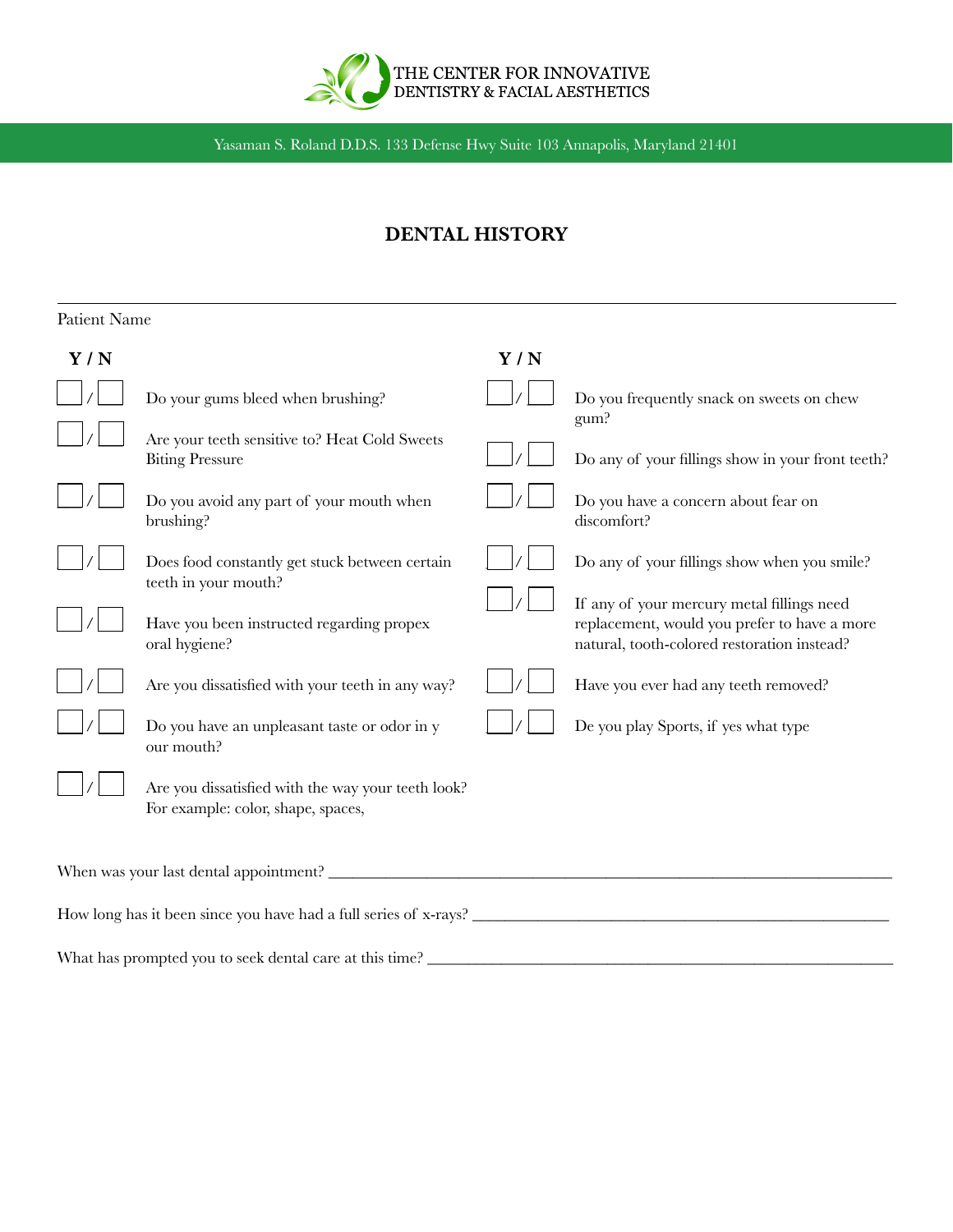

| Minor Single Married Divorced Widowed                |                                                                                                                                                                                                                                     |
|------------------------------------------------------|-------------------------------------------------------------------------------------------------------------------------------------------------------------------------------------------------------------------------------------|
|                                                      |                                                                                                                                                                                                                                     |
|                                                      |                                                                                                                                                                                                                                     |
|                                                      |                                                                                                                                                                                                                                     |
|                                                      |                                                                                                                                                                                                                                     |
|                                                      |                                                                                                                                                                                                                                     |
|                                                      |                                                                                                                                                                                                                                     |
| DENTAL INSURANCE INFORMATION FOR YOUR REIMBURSEMENT: |                                                                                                                                                                                                                                     |
|                                                      |                                                                                                                                                                                                                                     |
|                                                      |                                                                                                                                                                                                                                     |
|                                                      |                                                                                                                                                                                                                                     |
|                                                      |                                                                                                                                                                                                                                     |
|                                                      |                                                                                                                                                                                                                                     |
|                                                      |                                                                                                                                                                                                                                     |
|                                                      |                                                                                                                                                                                                                                     |
|                                                      | Address: <u>Address:</u> Address: Address: Address: Address: Address: Address: Address: Address: Address: Address: Address: Address: Address: Address: Address: Address: Address: Address: Address: Address: Address: Address: Addr |
|                                                      |                                                                                                                                                                                                                                     |
|                                                      |                                                                                                                                                                                                                                     |
|                                                      |                                                                                                                                                                                                                                     |
|                                                      | Address: <u>Address:</u> Address: Address: Address: Address: Address: Address: Address: Address: Address: Address: Address: Address: Address: Address: Address: Address: Address: Address: Address: Address: Address: Address: Addr |
|                                                      |                                                                                                                                                                                                                                     |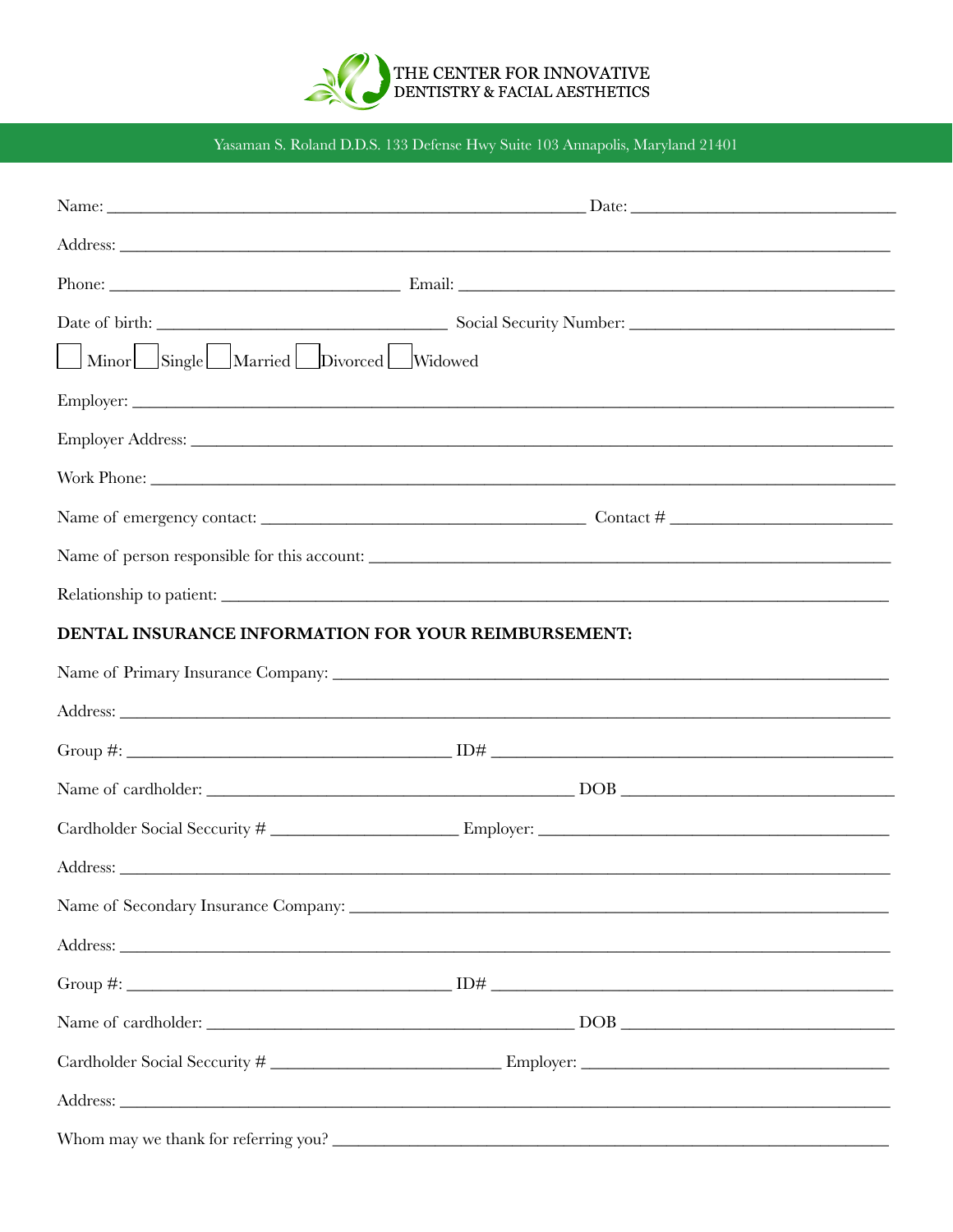

## **MEDICAL HISTORY**

|       |                                |                           |                                          |               | $\boxed{\text{DOB:}\n \begin{picture}(10,10) \label{fig:2} \put(0,0){\dashbox{0.5}(10,0){ }} \put(15,0){\dashbox{0.5}(10,0){ }} \put(15,0){\dashbox{0.5}(10,0){ }} \put(15,0){\dashbox{0.5}(10,0){ }} \put(15,0){\dashbox{0.5}(10,0){ }} \put(15,0){\dashbox{0.5}(10,0){ }} \put(15,0){\dashbox{0.5}(10,0){ }} \put(15,0){\dashbox{0.5}(10,0){ }} \put(15,0){\dashbox{0.5}(1$ |
|-------|--------------------------------|---------------------------|------------------------------------------|---------------|-------------------------------------------------------------------------------------------------------------------------------------------------------------------------------------------------------------------------------------------------------------------------------------------------------------------------------------------------------------------------------|
|       |                                |                           |                                          |               |                                                                                                                                                                                                                                                                                                                                                                               |
|       |                                |                           |                                          |               |                                                                                                                                                                                                                                                                                                                                                                               |
| Y / N |                                | Y / N                     |                                          | Y / N         |                                                                                                                                                                                                                                                                                                                                                                               |
|       | <b>BNORMAL BLEEDING</b>        |                           | HEPATITIS C                              | $\mathcal{L}$ | <b>CODEINE</b>                                                                                                                                                                                                                                                                                                                                                                |
|       | <b>GLAUCOMA</b>                |                           | <b>SMOKE/USE TOBACCO</b>                 |               | DIFFICULTY BREATHING                                                                                                                                                                                                                                                                                                                                                          |
|       | <b>SINUS PROBLEMS</b>          |                           | <b>ASTHMA</b>                            |               | <b>PNEUMOCYSTITIS</b>                                                                                                                                                                                                                                                                                                                                                         |
|       | <b>ALCOHOL ABUSE</b>           | $\left\vert f\right\vert$ | <b>HIGH BLOOD PRESSURE</b>               |               | DENTAL ANESTHETICS                                                                                                                                                                                                                                                                                                                                                            |
|       | <b>HAY FEVER</b>               |                           | FEMALE INFORMATION                       |               | <b>DRUG ABUSE</b>                                                                                                                                                                                                                                                                                                                                                             |
|       | <b>STROKE</b>                  |                           | <b>BLOOD TRANSFUSION</b>                 |               | PSYCHIATRIC PROBLEMS                                                                                                                                                                                                                                                                                                                                                          |
|       | <b>ALLERGIES</b>               |                           | HIV & AIDS                               |               | <b>ERYTHROMYCIN</b>                                                                                                                                                                                                                                                                                                                                                           |
|       | <b>HEART ATTACK</b>            |                           | <b>BIRTH CONTROL</b>                     |               | <b>EMPHYSEMA</b>                                                                                                                                                                                                                                                                                                                                                              |
|       | THYROID PROBLEMS               |                           | <b>CANCER CHEMOTHERAPY</b>               |               | RADIATION THERAPY                                                                                                                                                                                                                                                                                                                                                             |
|       | <b>ANEMIA</b>                  |                           | KIDNEY PROBLEMS                          |               | <b>JEWELRY</b>                                                                                                                                                                                                                                                                                                                                                                |
|       | <b>HEART SURGERY</b>           |                           | <b>PREGNANT</b>                          |               | <b>EPILEPSY</b>                                                                                                                                                                                                                                                                                                                                                               |
|       | <b>TUBERCULOSIS</b>            |                           | <b>COLITIS</b>                           |               | <b>RHEUMATIC FEVER</b>                                                                                                                                                                                                                                                                                                                                                        |
|       | <b>ANGINA PECTORIS</b>         |                           | <b>LIVER DISEASE</b>                     |               | <b>LATEX</b>                                                                                                                                                                                                                                                                                                                                                                  |
|       | <b>HEMOPHILIA</b>              |                           | <b>NURSING</b>                           |               | <b>FAINTING SPELLS</b>                                                                                                                                                                                                                                                                                                                                                        |
|       | <b>ULCERS</b>                  |                           | <b>CONGENITAL HEART</b><br><b>DEFECT</b> |               | <b>SEIZURE</b>                                                                                                                                                                                                                                                                                                                                                                |
|       | <b>ARTHRITIS</b>               |                           | <b>LOW BLOOD PRESSURE</b>                |               | <b>METALS</b>                                                                                                                                                                                                                                                                                                                                                                 |
|       | <b>HEPATITIS A</b>             |                           | <b>ALLERGIES</b>                         |               | <b>FEVER BLISTERS</b>                                                                                                                                                                                                                                                                                                                                                         |
|       | <b>VENEREAL DISEASE</b>        | $\vert$ / $\vert$         | <b>COSMETIC SURGERY</b>                  |               | <b>SHINGLES</b>                                                                                                                                                                                                                                                                                                                                                               |
|       | <b>ARTIFICIAL BONES</b>        | $\vert$ / $\vert$         | MITRAL VALVE PROLAPSE                    |               | <b>PENICILLIN</b>                                                                                                                                                                                                                                                                                                                                                             |
|       | <b>HEPATITIS B</b>             | $\left  \right $          | <b>ASPIRIN</b>                           |               | FREQUENT HEADACHES                                                                                                                                                                                                                                                                                                                                                            |
|       | YELLOW JAUNDICE                |                           | <b>DIABETES</b>                          |               | SICKLE CELL DISEASE                                                                                                                                                                                                                                                                                                                                                           |
|       | <b>ARTIFICIAL HEART VALVES</b> |                           | PACE MAKER                               |               | <b>TETRACYCLINE</b>                                                                                                                                                                                                                                                                                                                                                           |

Other:

Are you currently taking any medications (including aspirin) ? If yes please list: \_\_\_\_\_\_\_\_\_\_\_\_\_\_\_\_\_\_\_\_\_\_\_\_\_\_\_\_\_\_\_\_\_\_

Is there any disease, condition or problem that you think this office should know about that is not covered above? above?

\_\_\_\_\_\_\_\_\_\_\_\_\_\_\_\_\_\_\_\_\_\_\_\_\_\_\_\_\_\_\_\_\_\_\_\_\_\_\_\_\_\_\_\_\_\_\_\_\_\_\_\_\_\_\_\_\_\_\_\_\_\_\_\_\_\_\_\_\_\_\_\_\_\_\_\_\_\_\_\_\_\_\_\_\_\_\_\_\_\_\_\_\_\_\_\_\_\_

\_\_\_\_\_\_\_\_\_\_\_\_\_\_\_\_\_\_\_\_\_\_\_\_\_\_\_\_\_\_\_\_\_\_\_\_\_\_\_\_\_\_\_\_\_\_\_\_\_\_\_\_\_\_\_\_\_\_\_\_\_\_\_\_\_\_\_\_\_\_\_\_\_\_\_\_\_\_\_\_\_\_\_\_\_\_\_\_\_\_\_\_\_\_\_\_\_\_

If yes please explain: \_\_\_\_\_\_\_\_\_\_\_\_\_\_\_\_\_\_\_\_\_\_\_\_\_\_\_\_\_\_\_\_\_\_\_\_\_\_\_\_\_\_\_\_\_\_\_\_\_\_\_\_\_\_\_\_\_\_\_\_\_\_\_\_\_\_\_\_\_\_\_\_\_\_\_\_\_\_\_\_

Signature: \_\_\_\_\_\_\_\_\_\_\_\_\_\_\_\_\_\_\_\_\_\_\_\_\_\_\_\_\_\_\_\_\_\_\_\_\_\_\_\_\_\_\_\_\_\_\_\_\_\_\_\_\_\_\_\_\_\_\_\_\_ Date: \_\_\_\_\_\_\_\_\_\_\_\_\_\_\_\_\_\_\_\_\_\_\_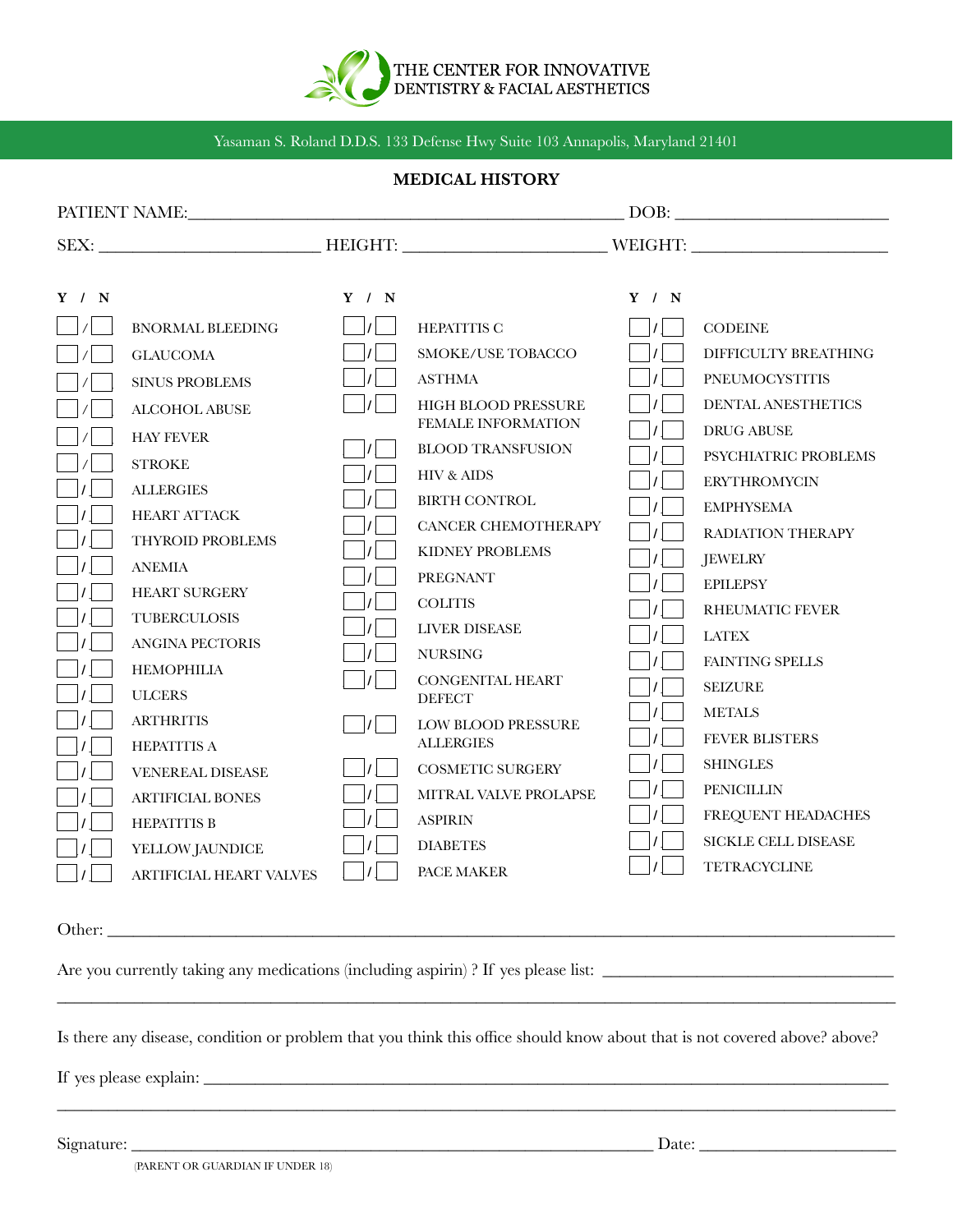

## **In order to serve you better, please take a moment to review our office cancellation policy.**

It is our hope that you will always be able to make your appointments. It is time that has been reserved for you. We know that these days our lives have become very hectic and that is why we will always try and give yiur a COURTESY confirmation call one or two days before your scheduled appointment.

When a patient does not show up for an appointment or does not give enough notice to our staff that they are unable to keep their appointment it takes away the opportunity for another patient to be seen and does not allow our staff adequate time to try and schedule someone else in that time slot. Please try and give our staff at least 48 hours notice if you will need to change a scheduled appointment. If 48 hours is not given and \$50.00 cancellation fee will apply.

Thank you for your coorperation.

| Signature: | inter |
|------------|-------|
| . .        |       |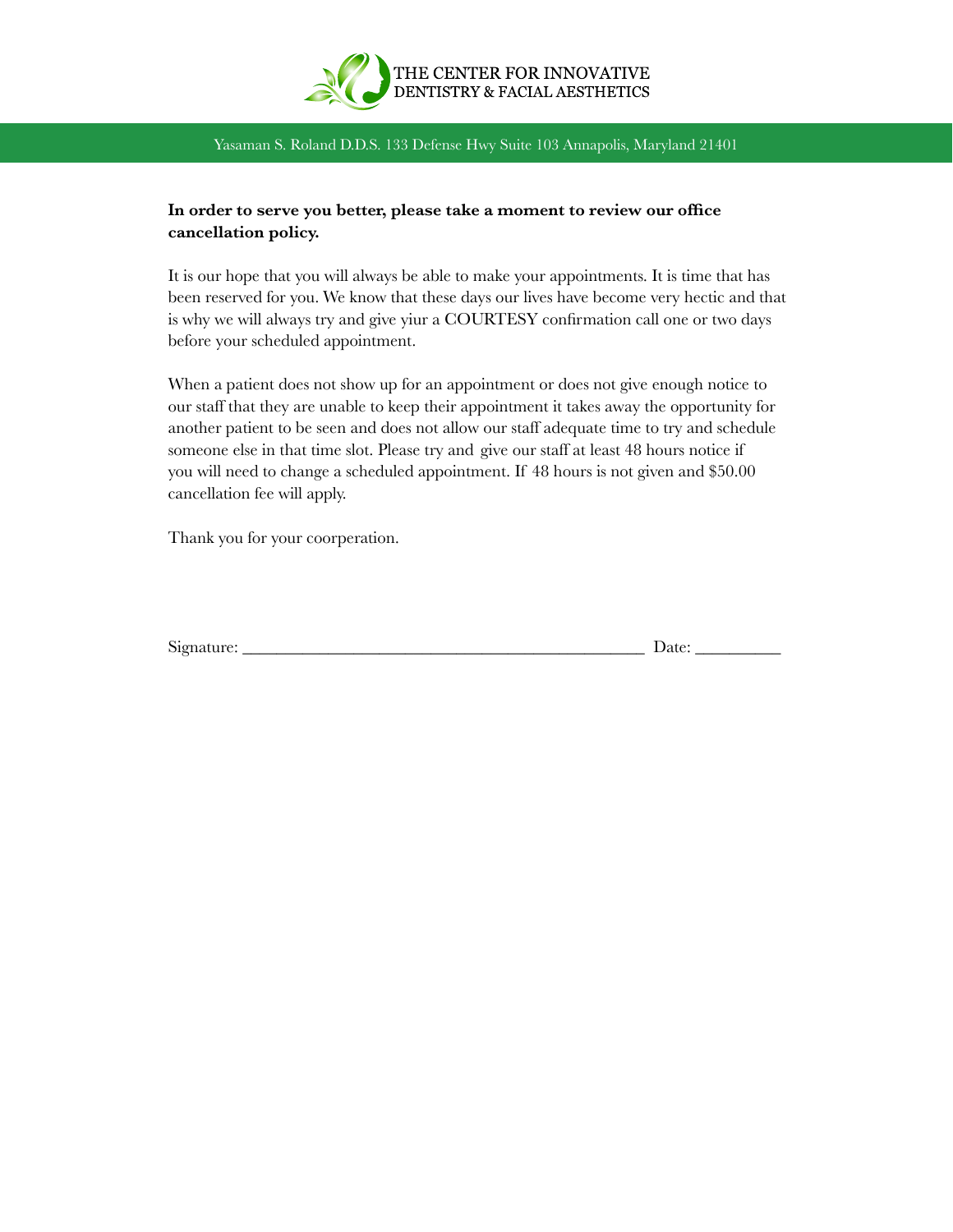

## **NOTICE OF PRIVACY PRACTICES**

#### **THIS NOTICE DESCRIBES HOW HEALTH INFORMATION ABOUT YOU MAY BE USED AND DISCLOSED AND HOW YOU CAN GET ACCESS TO THIS INFORMATION.**

## **PLEASE REVIEW IT CAREFULLY. THE PRIVACY OF YOUR HEALTH INFORMATION IS IMPORTANT TO US.**

#### **OUR LEGAL DUTY**

We are required by applicable federal and state law to maintain the privacy of your health information. We are also required to give you this Notice about our privacy practices, our legal duties, and your rights concerning your health information. We must follow the privacy practices that are described in this Notice while it is in effect. This Notice takes effect April 14, 2003, and will remain in effect until we replace it.

We reserve the right to change our privacy practices and the terms of this Notice at any time, provided such changes are permitted by applicable law. We reserve the right to make the changes in our privacy practices and the new terms of our Notice effective for all health information that we maintain, including health information we created or received before we made the changes. Before we make a significant change in our privacy practices, we will change this Notice and make the new Notice available upon request.

You may request a copy of our Notice at any time. For more information about our privacy practices, or for additional copies of this Notice, please contact us using the information listed at the end of this Notice.

#### **USES AND DISCLOSURES OF HEALTH INFORMATION**

We use and disclose health information about you for treatment, payment, and healthcare operations. For example:

**Treatment:** We may use or disclose your health information to a physician or other healthcare provider providing treatment to you.

**Payment:** We may use and disclose your health information to obtain payment for services we provide to you.

**Healthcare Operations:** We may use and disclose your health information in connection with our healthcare operations. Healthcare operations include quality assessment and improvement activities, reviewing the competence or qualifications of healthcare professionals, evaluating practitioner and provider performance, conducting training programs, accreditation, certification, licensing, or credentialing activities.

Your Authorization: In addition to our use of your health information for treatment, payment or healthcare operations, you may give us written authorization to use your health information or to disclose it to anyone for any purpose. If you give us an authorization, you may revoke it in writing at any time. Your revocation will not affect any use or disclosures permitted by your authorization while it was in effect. Unless you give us written authorization, we cannot use or disclose your health information for any reason except those described in this Notice.

**To Your Family and Friends:** We must disclose your health information to you, as described in the Patient Rights section of this Notice. We may disclose your health information to a family member, friend, or other person to the extent necessary to help with your healthcare or with payment for your healthcare, but only if you agree that we may do so.

**Persons Involved In Care:** We may use or disclose health information to notify, or assist in the notification of (including identifying or locating) a family member, your personal representative or another person responsible for your care, of your location, your general condition, or death. If you are present, then prior to use or disclosure of your health information, we will provide you with an opportunity to object to such uses or disclosures. In the event of your incapacity or emergency circumstances, we will disclose health information based on a determination using our professional judgment disclosing only health information that is directly relevant to the person's involvement in your healthcare. We will also use our professional judgment and our experience with common practice to make reasonable inferences of your best interest in allowing a person to pick up filled prescriptions, medical supplies, x-rays, or other similar forms of health information.

**Marketing Health-Related Services:** We will not use your health information for marketing communications without your written authorization.